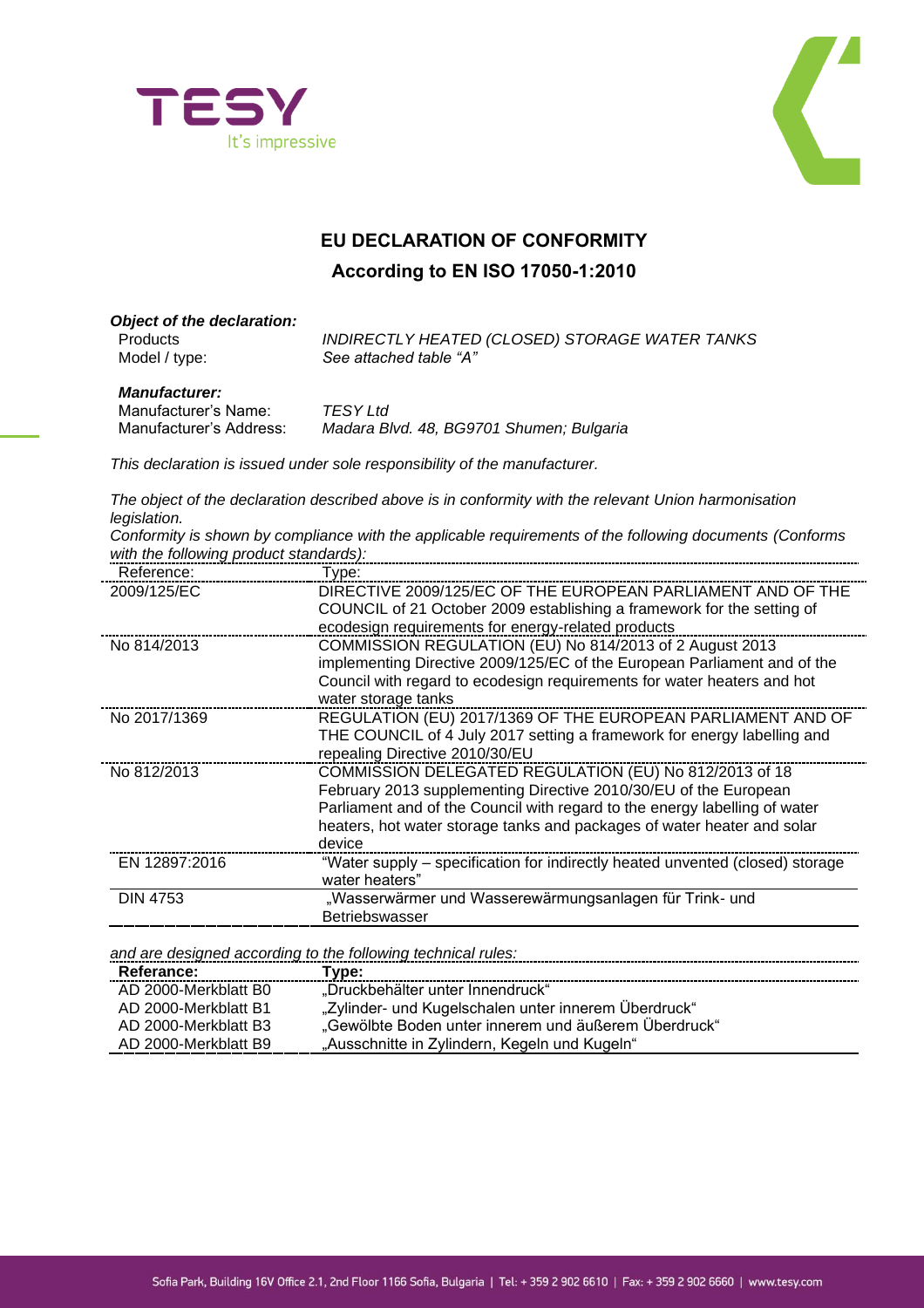



| The products were tested in a typical configuration with TESY Ltd test systems in accordance with: |                                                                                               |  |
|----------------------------------------------------------------------------------------------------|-----------------------------------------------------------------------------------------------|--|
| Referance:                                                                                         | Type:                                                                                         |  |
| EN 12897:2016                                                                                      | Water supply – specification for indirectly heated unvented (closed) storage<br>water heaters |  |
| Annex A                                                                                            | Hot water safety and performance test                                                         |  |
| Annex B                                                                                            | Standing heat loss measurement                                                                |  |

*This DoC applies to above-listed products placed on the EU market after January 2020:*

Date: 28 September 2020

SY LTD. TECV

Eng. D. Dimitrov

Head of R&D -" Heating Appliances and Professional Techniques"